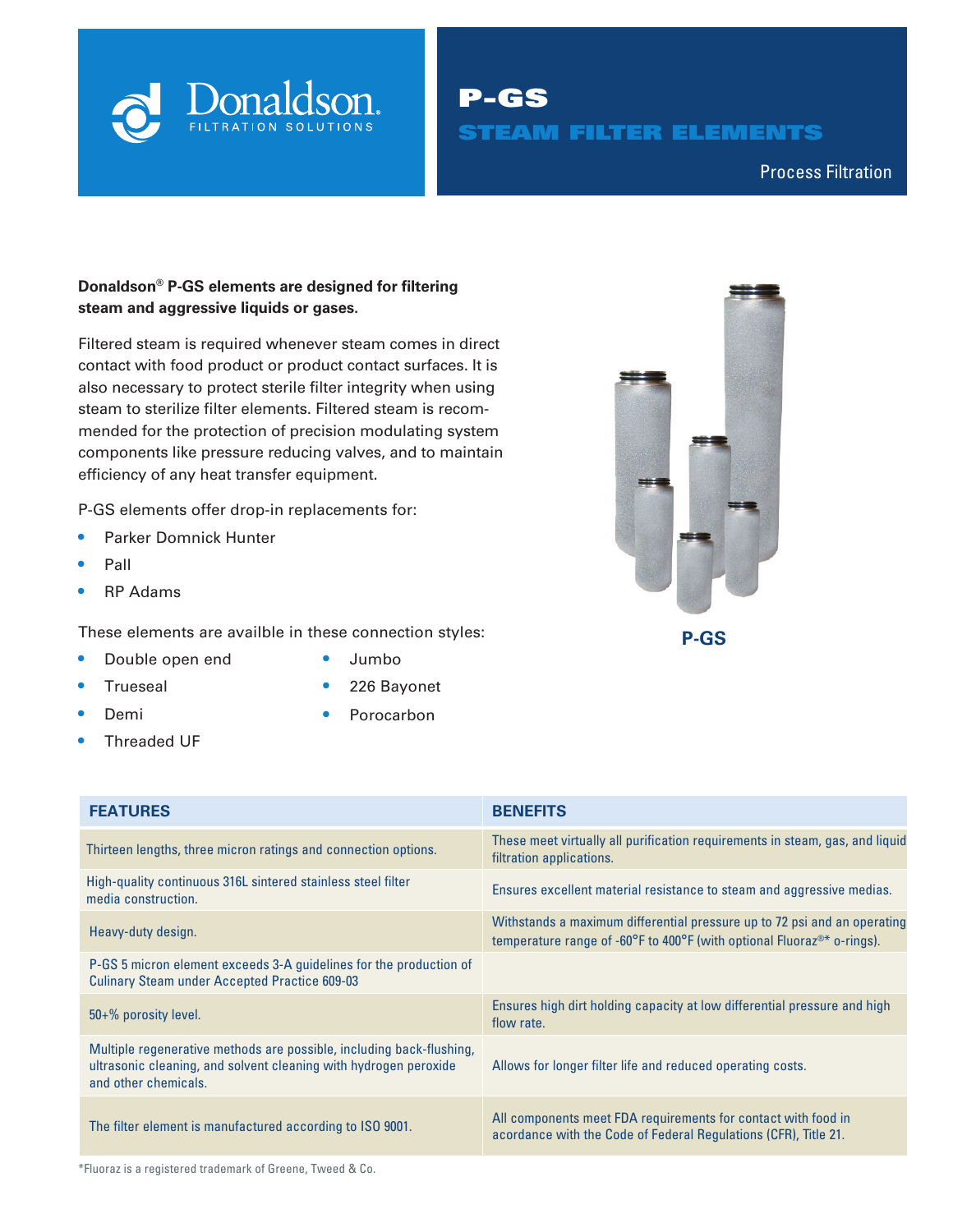# APPLICATIONS

There are several terms used for steam. Process steam is used in process applications as a source of energy for process heating, pressure control and mechanical drives. Culinary steam can be direct injected during food processing. Culinary steam needs to meet 3-A Culinary Standards for the dairy industry. Process steam does not generally come in contact with the final product whereas culinary steam can, and often does, come in direct contact with the final product.

## **Steam Filtration**

- **•** Direct injection cooking
- **•** Sterilize-in-Place (SIP)
- **•** Peeling
- **•** Pasteurization
- **•** Sanitizing
- **•** Heat exchangers
- **•** PRV/valve protection
- **•** Humidity control
- **•** Rust capture

## **RECOMMENDED STERILE AIR INSTALLATION WITH STEAM FILTER**

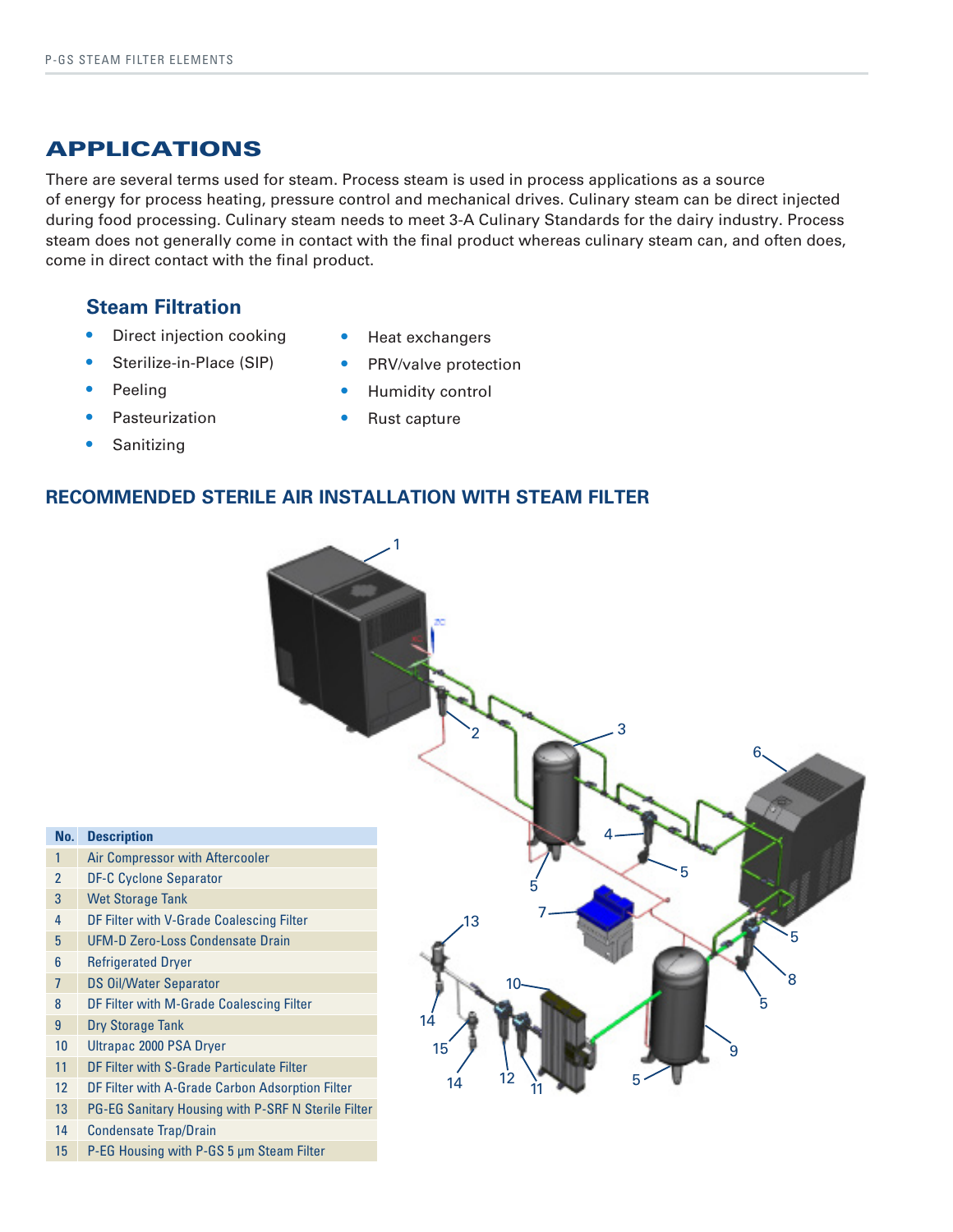# SPECIFICATIONS

| <b>Continuous Operating</b><br><b>Temperature Range</b> | Up to 356°F (EPDM 0-Rings)<br>Up to 400°F (Fluoraz O-Rings)                                                                                                      |
|---------------------------------------------------------|------------------------------------------------------------------------------------------------------------------------------------------------------------------|
| <b>Filtration Surface</b>                               | $0.54$ ft <sup>2</sup> per 10" element (10/30)<br>(For other element sizes see correction factors filtration surface)                                            |
| <b>Configurations</b>                                   | UF 2" plug connection and flat end cap<br>Code 7: 2 x 226 o-rings, 2 bayonet locking tabs and locating fin                                                       |
| <b>Maximum Differential Pressure</b>                    | 72 psid, regardless of the system pressure or temperature                                                                                                        |
| <b>Typical Service Life</b>                             | Total filter element life dependent on cleaning cycle frequency.<br>Element replacement recommended after a maximum of 6 cleanings to prevent loss of integrity. |

## **MAXIMUM RECOMMENDED FLOW RATES FOR 10" ELEMENT (10/30)**

| <b>Element Pore Size</b> | Saturated Steam lbs/hr per 10" |      |      | Gases/Air    | <b>Low Viscosity Liquids</b> |
|--------------------------|--------------------------------|------|------|--------------|------------------------------|
| $(\mu m)$                | 50 psig<br>100 psig<br>15 psig |      |      | ACFM per 10" | GPM per 10"                  |
|                          | 300                            | 650  | 1000 | 50           | 2.5                          |
| 5                        | 400                            | 800  | 1500 | 60           |                              |
| 25                       | 500                            | 1000 | 2000 | 70           | 10                           |

# **RETENTION RATES**

| Steam & Air                           |                  |                   |
|---------------------------------------|------------------|-------------------|
| <b>Element Pore</b><br>Size $(\mu m)$ | 98%<br>$(\mu m)$ | 100%<br>$(\mu m)$ |
|                                       | 0.5              |                   |
| 5                                     |                  | $\overline{2}$    |
| 25                                    | 5                | 15                |

| <b>MATERIALS</b>        |                                                                                                           | <b>CFR TITLE 21</b>                                      |
|-------------------------|-----------------------------------------------------------------------------------------------------------|----------------------------------------------------------|
| <b>Filter Media</b>     | 316L sintered stainless steel                                                                             | 211.65                                                   |
| <b>End Caps</b>         | 304 SS                                                                                                    | 211.65                                                   |
| <b>O-Rings Standard</b> | EPDM                                                                                                      | 177.2600                                                 |
| <b>O-Rings Optional</b> | Fluoraz (high temp)<br><b>Silicone</b><br><b>Buna N</b><br><b>PTFE</b> over silicone<br>PTFE over Viton®* | 177.2600<br>177.2600<br>177.2600<br>177.1550<br>177.1550 |

\* Viton is a registered trademark of DuPont Performance Elastomers L.L.C.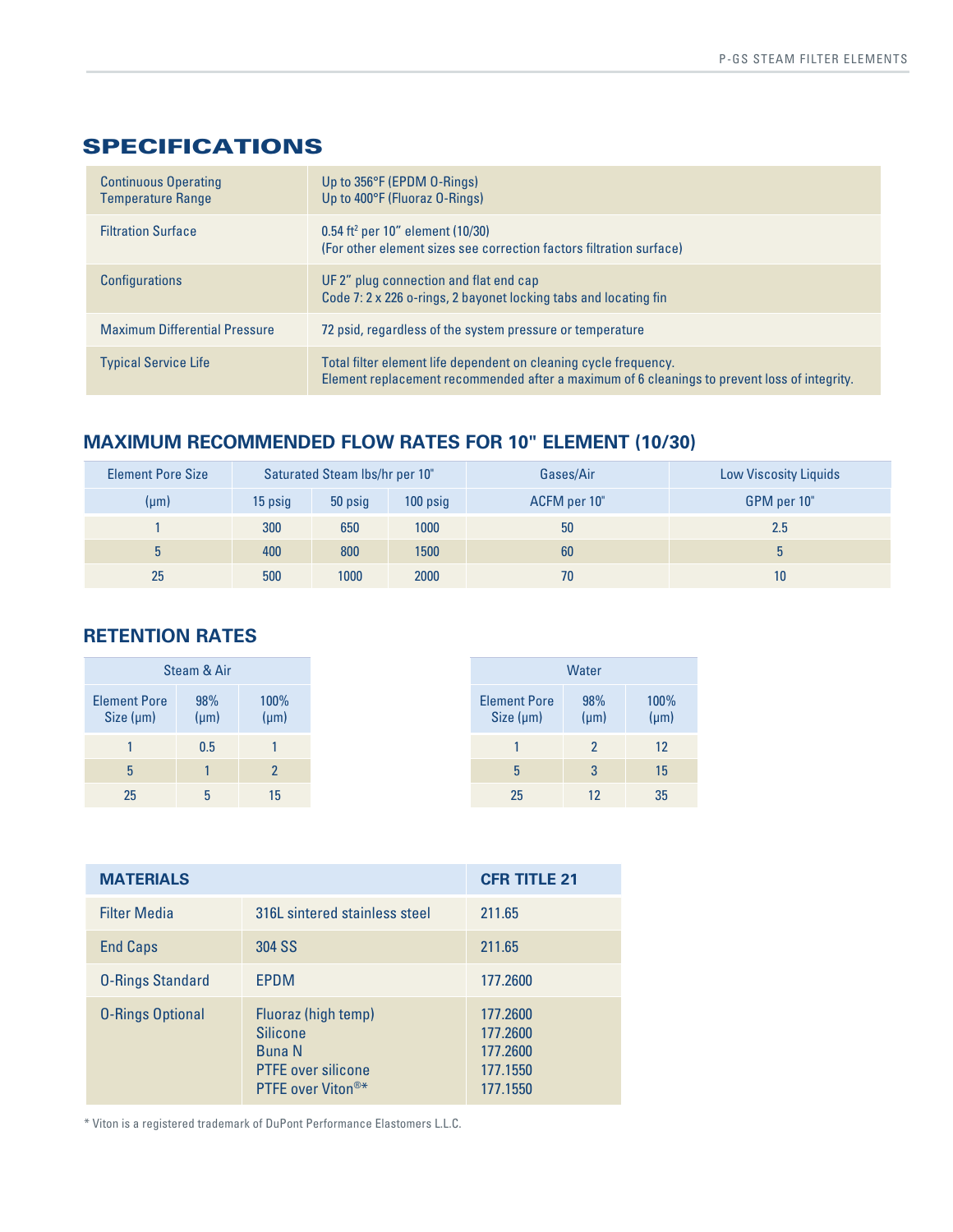| <b>Element</b><br>Size | A    | B    | C<br>$(I.D.)^*$ | C<br>$(0.D.)^*$ | D    | <b>Correction</b><br>Factors** |
|------------------------|------|------|-----------------|-----------------|------|--------------------------------|
| 03/10                  | 3.0  | 3.4  | 0.8             | 1.2             | 1.65 | 0.12                           |
| 04/10                  | 4.1  | 4.6  | 0.8             | 1.2             | 1.65 | 0.17                           |
| 04/20                  | 4.1  | 4.6  | 1               | 1.5             | 2.05 | 0.19                           |
| 05/20                  | 5.0  | 5.6  | 1               | 1.5             | 2.05 | 0.25                           |
| 05/25                  | 5.0  | 5.6  | 1               | 1.5             | 2.44 | 0.32                           |
| 07/25                  | 7.1  | 7.6  | 1               | 1.5             | 2.44 | 0.47                           |
| 05/30                  | 5.0  | 5.7  | $\overline{2}$  | 2.4             | 3.39 | 0.46                           |
| 07/30                  | 7.1  | 7.7  | $\overline{2}$  | 2.4             | 3.39 | 0.68                           |
| 10/30                  | 10.0 | 10.6 | $\overline{2}$  | 2.4             | 3.39 | 1.00                           |
| 15/30                  | 15.0 | 15.6 | $\overline{2}$  | 2.4             | 3.39 | 1.55                           |
| 20/30                  | 20.0 | 20.6 | $\overline{2}$  | 2.4             | 3.39 | 2.10                           |
| 30/30                  | 30.0 | 30.6 | $\overline{2}$  | 2.4             | 3.39 | 3.28                           |
| 30/50                  | 30.0 | 30.6 | 3.2             | 3.5             | 5.50 | 5.89                           |





Plug-type connection with double o-ring

\*\* Correction factors filtration surface area

## **CODE 7 (226) CONNECTION**

|                 | <b>Dimensions (inches)</b> |       |      |  |
|-----------------|----------------------------|-------|------|--|
| <b>Size</b>     |                            |       |      |  |
| 5 <sup>''</sup> | 4.92                       | 7.48  | 2.22 |  |
| 10"             | 9.84                       | 12.40 | 2.22 |  |
| 20"             | 19.68                      | 22.24 | 2.22 |  |
| 30''            | 29.53                      | 32.08 | 222  |  |



## **QUALITY ASSURANCE**

All components of the P-GS filter element with welded and caps are FDA listed for food contact use in the Code of Federal Regulations (CFR), Title 21.

All products have been inspected and released by Quality Assurance as having met the following requirements:

- **•** All filter elements are fabricated without the use of binders, adhesives, additives or surface-active agents.
- All filter elements are staged, assembled, tested, and packaged according to ISO 9001.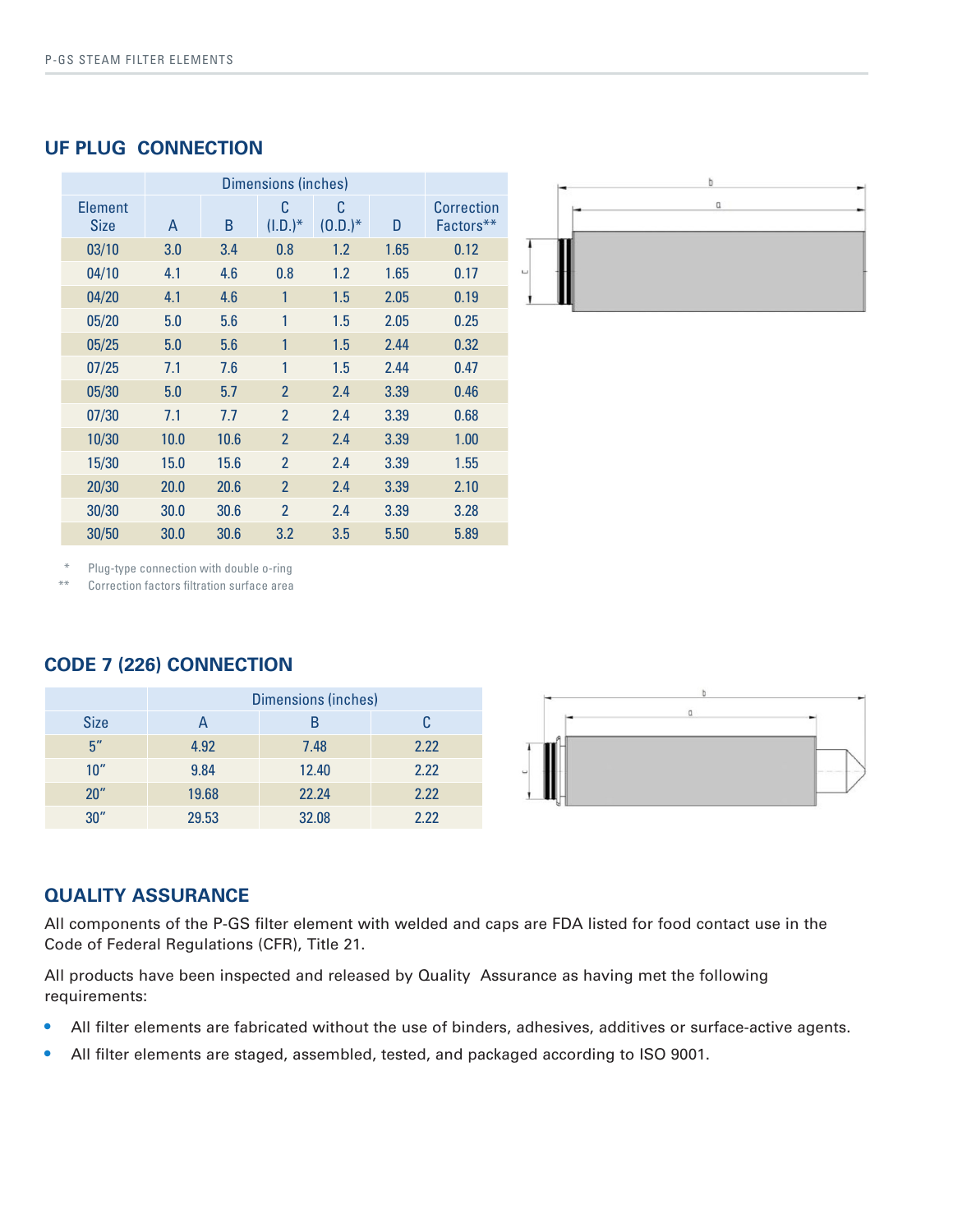## **FLOW CHARACTERISTICS FOR 10" ELEMENT (10/30)**

Properly sizing a steam filter system will depend on a number of variables, including: flow rate (pounds per hour), pressure, element micron rating, and acceptable pressure drop across the filtration system.



| <b>Flow Correction Factor for Steam Temperature</b> |     |      |     |                |  |
|-----------------------------------------------------|-----|------|-----|----------------|--|
| <b>Steam Temperature</b>                            | 212 | 250  | 300 | 320            |  |
| <b>Correction Factor</b>                            | 1 O | 1.25 | 15  | 3 <sub>0</sub> |  |